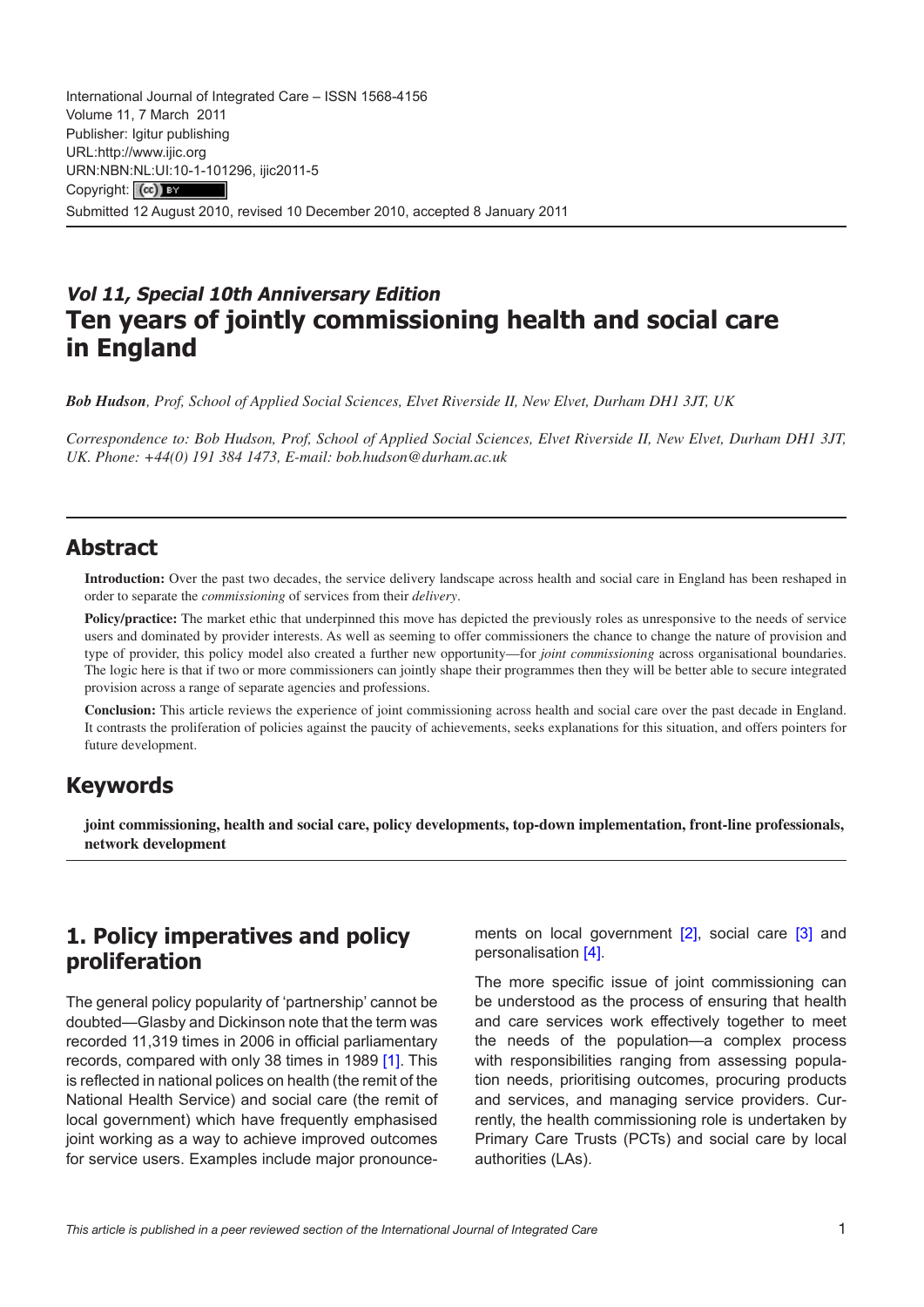There are many reasons for the growing interest in jointly commissioning health and social care, and these are summarised in Box 1.

There has been no shortage of policies in England seeking to bring health and social care closer together. Some of these stretch back long before the last decade to the 1970s, but the more specific interest in joint commissioning can be traced to the 1990s when the then Conservative government issued guidance on the subject which said that the Department of Health was committed "*to helping authorities achieve the potential benefits for service users and their carers that effective joint commissioning can bring*" [[5;](#page-6-0) p. 9].

The incoming Labour Government of 1997 soon made its own enthusiasm for such arrangements equally clear, most notably with the Health Act 1999 [\[6\]](#page-6-0) which not only created a duty of partnership but also significantly extended the ability of local authorities and the NHS to pool budgets for specific groups of services, delegate commissioning to a local organisation and create single provider organisations. This legislation (although now placed under the NHS Act 2006 [\[7](#page-6-0)]) remains in place, with pooled budgets constituting the most commonly used arrangement. Other possible arrangements for promoting joint commissioning include creating a Care Trust (combining NHS and LA health-related responsibilities within an NHS body under a single management) and making joint appointments across PCTs and LAs at all levels, including chief executive level.

Commissioning across the health and social care boundary was also specifically addressed by the Department of Health in 2007 with the publication of a 'commissioning framework' [\[8\]](#page-6-0). An important new proposal was the requirement upon local agencies to undertake joint strategic needs assessment (JSNA) designed to ensure that health, social services, and other local government stakeholders work together to define the needs of a local area. It was said that the framework was designed to enable commissioners to achieve:

- a shift towards services that are personal and maintain independence and dignity;
- a strategic orientation towards promoting health and wellbeing;
- a stronger focus on commissioning.

In May 2010, a new Coalition Government came into office and very soon issued changes to the 'operating framework' of the NHS. Although promising 'substantive systemic changes' for 2011/12, there is one note of ostensible stability:

"*The arrangements for joint planning between the NHS and social care must remain…Joint working and commissioning between PCTs and LAs will be of increased importance in order to deliver better outcomes for patients, service users and their carers*." [\[9](#page-7-0); p. 6].

There is, then, a clear policy thread running through the last decade which profiles and promotes joint commissioning across the health–social interface. But what has actually been achieved?

## **2. Policy implementation: what has been achieved?**

There are undoubtedly some pockets of good practice, as seen in the examples outlined in [Box 2](#page-2-0) [\[10, 11\]](#page-7-0), but

| <b>Efficiency/Value for Money</b> | Both the NHS and local government are facing huge budgetary reductions. Encouraging them to<br>work together to achieve efficiency through joint commissioning may be one way of coping with this<br>situation.                                                                                      |
|-----------------------------------|------------------------------------------------------------------------------------------------------------------------------------------------------------------------------------------------------------------------------------------------------------------------------------------------------|
| The 'Place' Agenda                | An emerging policy focus in England is to look at the needs of geographical localities as a whole,<br>rather than working in separate organisations. Joint commissioning could encourage PCTs and LAs to<br>focus on working together rather than delivering silo-driven, centrally imposed targets. |
| Personalisation                   | Personalised support is a key policy objective in England. Individuals' needs rarely fit around traditional<br>service boundaries, especially in the more complex cases. If services are to become more tailored to<br>individual needs, a more coherent approach to support will be required.       |
| <b>Prevention</b>                 | Prevention is seen as important as a means of driving efficiency and as a policy end in its own right<br>which will improve people's quality of life. To be successful it will require numerous inputs of services<br>and support that include (but also go beyond) both the NHS and social care.    |
| <b>Care Closer to Home</b>        | The opportunity for improvement created by joint commissioning is to enable more care to be provided<br>closer to home and to reduce the use of expensive and often inappropriate residential and hospital<br>services-key objectives for both PCTs and councils.                                    |
| <b>Overlap of Clientele</b>       | The people who make use of health and social care are often one and the same. In order to ensure a<br>holistic view of their needs it is essential that their support is jointly planned and commissioned.                                                                                           |

**Box 1.** Joint commissioning policy imperatives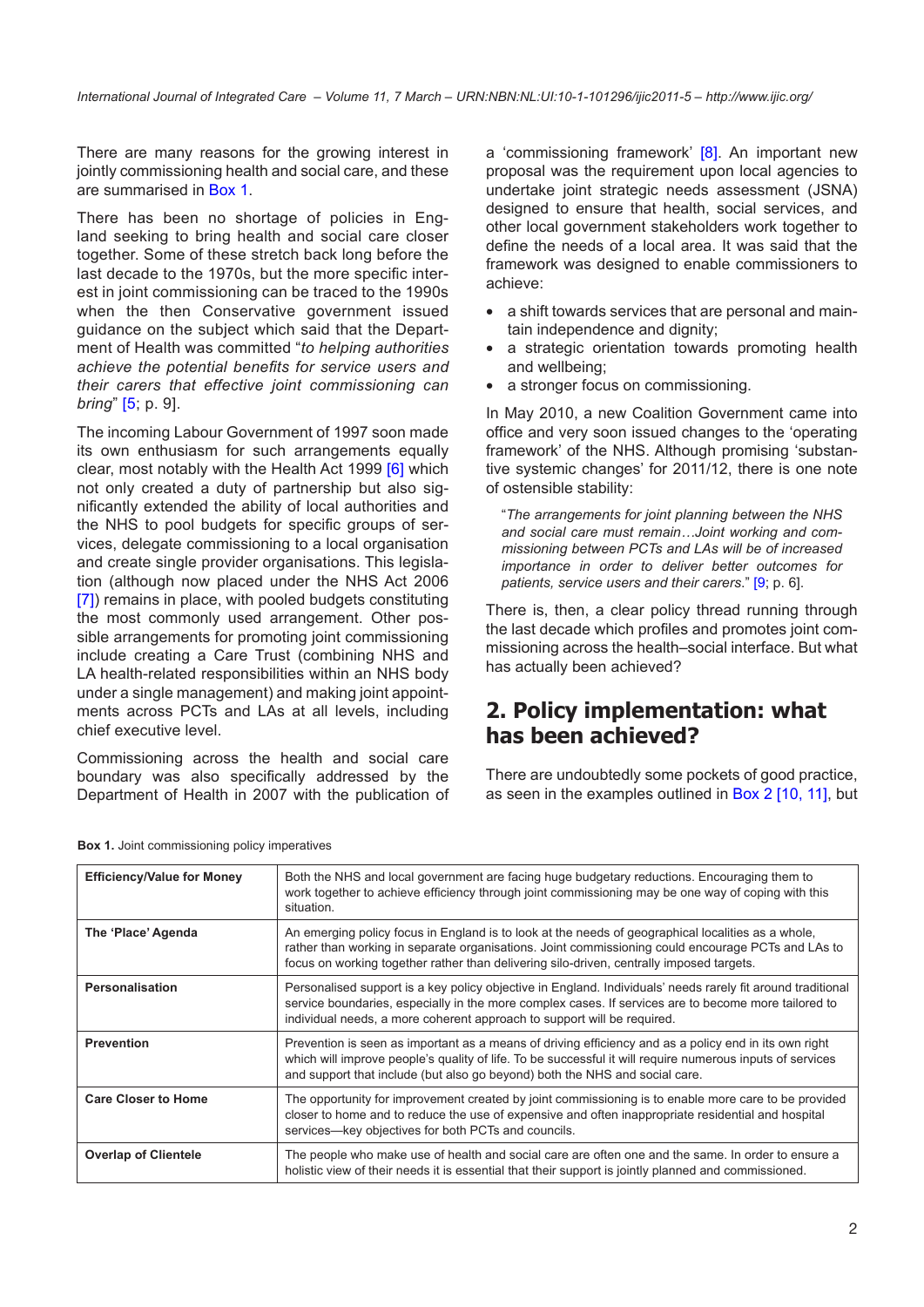<span id="page-2-0"></span>there is little evidence to suggest that achievements have been widespread. Although all local areas now produce a JSNA there is currently no evidence to show that that these have resulted in effective joint commissioning. Meanwhile, in a recent review of the use of the Health Act 1999, the Audit Commission [\[10](#page-7-0)] discovered that although the amounts placed in pooled budgets had indeed increased over the last decade, they still accounted for only around 3.4% of total health and social care expenditure. The bulk of this money has been used for relatively straightforward issues characterised by a consensus over means and ends, such as some learning disability services and integrated equipment services. [Box 3](#page-3-0) outlines one such service in Herefordshire.

By contrast, programmes for older people (the biggest users of services) have remained virtually untouched. All told, the Commission could discover little evidence to suggest that where pooled budgets *had* been used that they had led to improvements in people's lives.

These findings might be seen as a specific illustration of the general tendency towards pessimism in research findings on the achievements of partnering. Ramsay and Fulop's [\[12](#page-7-0)] summary of published research, for example, shows that it has mostly focused on process measures rather than outcome measures, and that methodologies for economic evaluation have been weak. Indeed, in a pessimistic review of the experience of partnership working in the UK public sector in 2005, the Audit Commission concluded that:

"*Local public bodies should be much more constructively critical about this form of working: it may not be the best solution in every case. They need to be clear*  *about what they are trying to achieve and how they will achieve it by working in partnership*"*.* [\[13](#page-7-0); p. 2].

This is all compounded by the problem of attribution. The aims of partnerships are often similar to those of other public sector policies (such as improved efficiency and effectiveness) so demonstrating what it is *specifically* that partnerships aim to achieve outside of traditional models of service delivery is difficult. Wistow et al. [\[14\]](#page-7-0) also point to the way in which the evidence bar tends to be set unrealistically high for investment in new developments compared with the case for maintaining spending on existing service patterns—an 'empirical tax' on innovation.

How can this relatively limited achievement be explained? There are four candidates: policy ambiguity and conflict; organisational turbulence; performance management frameworks; and power imbalances.

### **2.1. Policy ambiguity and conflict**

The policy landscape in England is complex, confusing and, at times, contradictory. A major complication is the absence of a coherent national policy 'narrative', especially on the relationship between the twin imperatives of collaboration and competition. Government policy has promoted the greater use of choice and competition as a means for improving the performance of services while at the same time encouraging integration and cooperation. Adult social care in England has long been characterised by a market of competing providers from the independent sector. In the case of the NHS, market-based reforms such as the creation of Foundation Trusts and the introduction into hospitals of payment by results, has increased fragmentation and rivalry across the system. Although local government has had fewer

#### **Box 2.** Illustrations of Joint Commissioning

| <b>Bath and North East Somerset</b>                                                                                                                                                                                                                                                                                                                                                          | <b>Herefordshire</b>                                                                                                                                                                                                                                                                                                                                                                                                                                                                                                                                                                | Knowsley                                                                                                                                                                                                                                                                                                                                                                                                                                                                                                                                                                                                                                                                                                       |
|----------------------------------------------------------------------------------------------------------------------------------------------------------------------------------------------------------------------------------------------------------------------------------------------------------------------------------------------------------------------------------------------|-------------------------------------------------------------------------------------------------------------------------------------------------------------------------------------------------------------------------------------------------------------------------------------------------------------------------------------------------------------------------------------------------------------------------------------------------------------------------------------------------------------------------------------------------------------------------------------|----------------------------------------------------------------------------------------------------------------------------------------------------------------------------------------------------------------------------------------------------------------------------------------------------------------------------------------------------------------------------------------------------------------------------------------------------------------------------------------------------------------------------------------------------------------------------------------------------------------------------------------------------------------------------------------------------------------|
| The PCT and council, working in equal<br>partnership, have signed a Joint Working<br>Agreement whereby child and adult health<br>and social care and housing services are<br>integrated using pooled funds combined<br>with a two-way delegation of functions.<br>Partners report to a partnership board that<br>has overall responsibility for implementing<br>and monitoring arrangements. | The PCT and Council explored the<br>option of jointly planning, purchasing,<br>designing and integrating all their local<br>public services, but were unable to do<br>so under current legislation. They are<br>currently pursuing the integration of all<br>public services covering strategic health<br>and well-being as Herefordshire Public<br>Services Partnership. There are joint<br>appointments at all management levels<br>with teams that work towards shared<br>objectives and their joint Steering Group<br>reports formally to the Council Cabinet<br>and PCT Board. | The PCT and Council have widened<br>their health and social care focus by<br>consciously avoiding the care trust model<br>and using the Health Act flexibilities<br>to support a partnership throughout<br>both organisations. This includes the<br>key leadership role of Chief Executive<br>NHS Knowsley-Executive Director of<br>Council's Well-being Services (including<br>Social Care and Leisure Services)-to<br>create a health and well-being partnership<br>board in line with its LAA. This has<br>enabled it to jointly plan, commission and<br>deliver services across the locality and<br>use resources more flexibly, for example,<br>reducing duplication in commissioning<br>and procurement. |

Source: Adapted from Audit Commission [[10\]](#page-7-0) and Hudson [[11](#page-7-0)].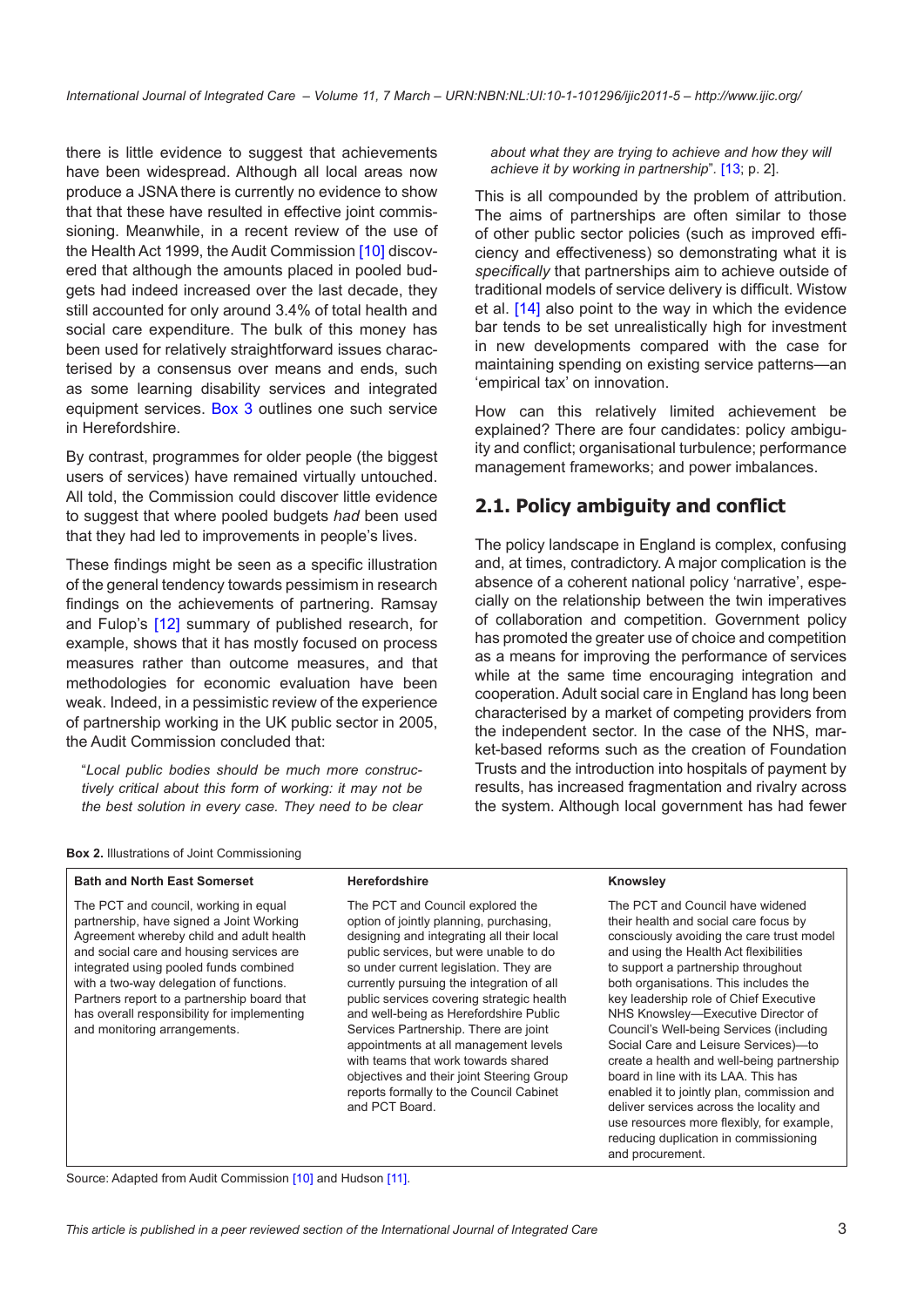<span id="page-3-0"></span>**Box 3.** Herefordshire Joint Equipment Pooled Fund

Herefordshire Council and Herefordshire PCT are coterminous public bodies serving a population of 178,000, of which older people account for one-fifth. They are separate legal entities, but have a history of partnership working, a number of jointly-appointed senior management posts and are working towards a more formal integrated structure. In 2004, they set up an integrated community equipment store, using a pooled fund, lead commissioning arrangements and a joint manager with joint accountability. The arrangement covers adult, children, health and social care budgets. Total expenditure is £564,000 (2007/08), contributions are 50:50 from April 2009 and risk and responsibility for outturn is shared. The arrangement enables a central and immediate access point to aids and adaptations for health and social care. It helps to facilitate prompt hospital discharge and independent living in people's own homes, and support disabled children at school. Accessed by district nurses, occupational therapists and social workers, it has enabled more effective and efficient use of equipment across the county, supporting service development and delivery of improved health and social care outcomes. Savings include management costs and greater efficiencies derived from joint purchasing power.

Source: Audit Commission 2009 [\[10\]](#page-7-0).

such impositions, the proposal (via 'personal budgets') to increasingly devolve real budget-holding to individual service users could reduce the commissioning role of LAs and complicate the commissioning landscape.

The relationship between competition and collaboration has been ostensibly addressed by the creation of the ominously sounding Cooperation and Competition Panel which investigates and advises the Department of Health, but its work is confined to acute hospitals and seems to focus on promoting competition rather than encouraging cooperation. Ham [[15\]](#page-7-0) argues that its attention is almost entirely focused on extending patient choice, stimulating greater plurality of provision, and developing incentives to support a bigger role for markets. More broadly, as Wistow et al. [\[14](#page-7-0)] notes, to the extent that the policy framework is incomplete or unclear, improvements in technical commissioning capabilities will be of limited value.

This ideological duality is continuing with the new Coalition Government which in June issued a new White Paper on the future of the NHS [[16\]](#page-7-0). Although proposing to develop new forms of joint working between the NHS and local government—most notably by the creation of new local Health and Wellbeing Boardsthe White Paper also sees the creation of choice and the promotion of competition as the prime goals of a reformed system. To this end far greater freedoms are proposed for the acute sector, including more autonomy over governance and fund-raising. Importantly, the White Paper also proposes that, for the first time, acute care providers should be empowered to provide social care themselves, as opposed to forming a partnership with local authorities. The political stage is therefore set for a tussle between horizontal and vertical integration.

#### **2.2. Organisational turbulence**

Both local government and the NHS have been subject to organisational restructuring over the past decade, but this has been more pronounced in the case of the

NHS. To some extent this has been beneficial to joint commissioning since there has been a general aspiration to move towards coterminous boundaries between LAs and PCTs which might be expected to facilitate joint working. However, the local commissioning agencies of the NHS have changed drastically over the past decade. In 2001, there were around 500 commissioning Primary Care Groups designed to fit with GP practices, but the cost and ineffectiveness of these agencies soon led to a reduction in numbers—down to around 300 by 2003 and about 150 by 2006 (by which time they had been rebadged as Primary Care Trusts). The latter figure had the benefit of almost matching the number of LAs, but in the new NHS White Paper the Coalition Government is now proposing to abolish *all* PCTs and move towards a system of General Practitioner Commissioning Consortia potentially numbering around 500 across the country.

This is not simply a matter of numbers and administrative boundaries: it is also about the inter-personal relationships upon which so much joint working is based. All restructuring exercises damage networks, but the latest proposal to abolish the main NHS commissioning organisations of the past decade (PCTs) for a new and largely untried alternative (GP Consortia) will be especially damaging. Each restructuring not only destroys established networks, but it also re-focuses energy and attention upon internal reorganisation rather than external relationships. The cultural damage created by this endless change is rarely assessed. Rather the restructuring model is based upon a formal, hierarchical and mechanistic view of how organisations work, which downplays the importance of culture, norms, values and relationships [[17, 18\]](#page-7-0).

#### **2.3. Performance management frameworks**

One of the most common dilemmas of the past decade is that *local* attempts to work jointly have been under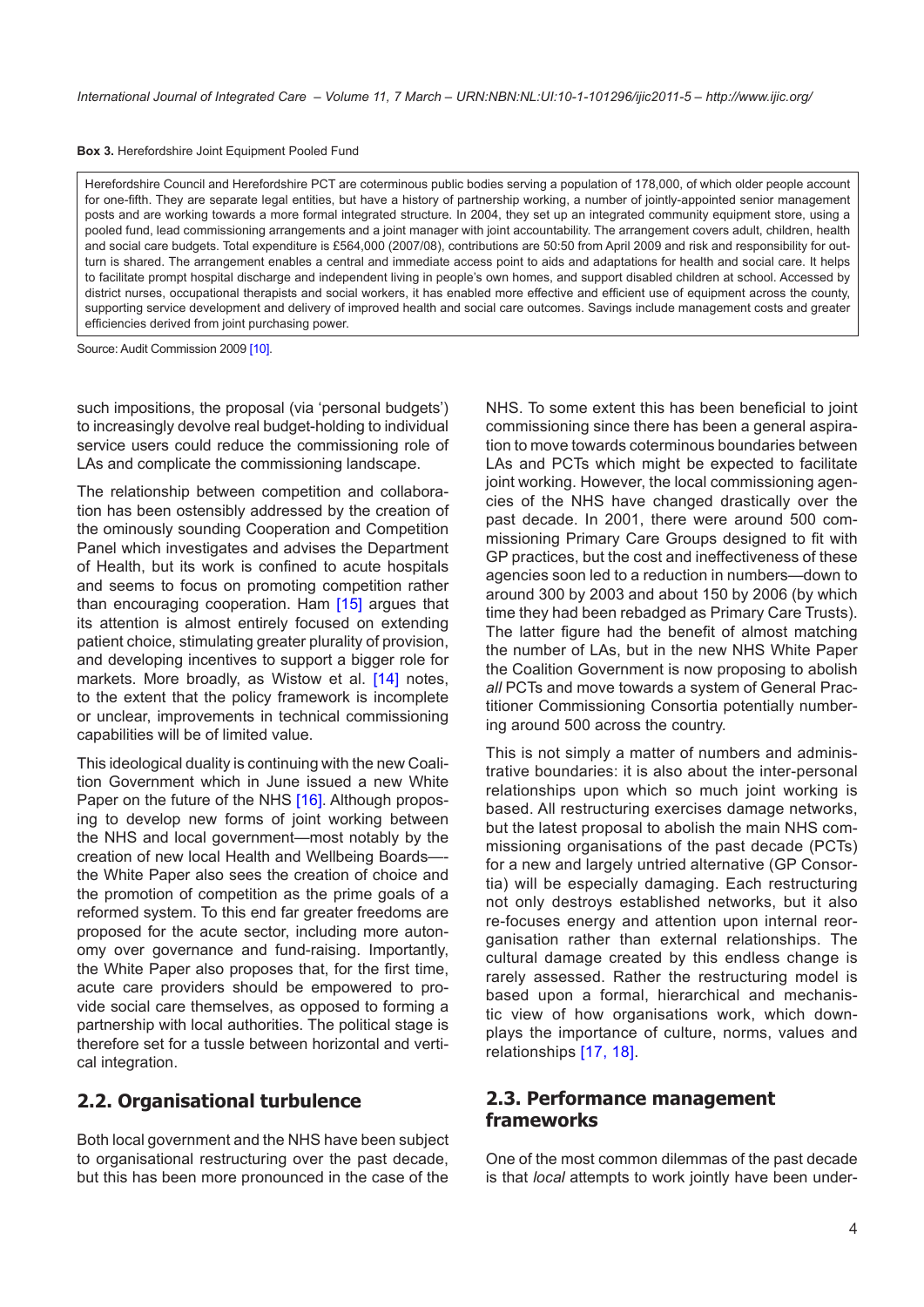mined by separate performance management arrangements at the *centre.* As the Audit Commission notes:

"*Assessing the impact of partnership working is not straightforward given the absence of meaningful national indicators covering both health and social care*" [\[10](#page-7-0); p. 6].

Carefully crafted performance frameworks have the capacity to bind different services together around common outcomes and objectives, just as weak and divisive frameworks can undermine such efforts. Contributors to the Audit Commission report (*op cit*), for example, referred to:

"*Numerous sets of joint commissioning guidance issued at similar times by different government departments and other national organisations… They also pointed to different priorities, contract monitoring processes and performance indicators, which can lead to duplication and a lack of shared outcomes*" [\[10](#page-7-0); p. 49].

This constitutes a specific example of a more general problem discussed by Parker et al. [\[19\]](#page-7-0), that the efficacy of many local partnership mechanisms has been seriously limited by central government 'departmentalism'. In the absence of more joined-up working at central level, joined-up initiatives at local level will always struggle to make an impact. The new Coalition Government sees a common focus on 'outcomes' as a way of addressing this difficulty, and as part of the NHS White Paper consultation process it has produced a draft framework for the articulation and measurement of NHS outcomes [\[20](#page-7-0)]. However, although acknowledging that some of the NHS outcomes cannot be achieved without a significant contribution from local government (especially social care), the intention still appears to be to develop a separate outcomes framework for health and social care, respectively—a missed opportunity for integration.

### **2.4. Power imbalances**

Despite the political and ideological significance attached to the purchaser-provider split in England, there has been surprisingly little attempt to nurture commissioning skills and strengthen the commissioning role; rather the focus of policy attention has been upon *providers*. Indeed, a recent investigation into commissioning health care by the House of Commons Health Committee arrived at the conclusion that after 20 years of the purchaser-provider split, commissioners remain passive and poorly placed to improve quality and offer a challenge provider organisations. It starkly suggests that:

"*If it does not begin to improve soon, after twenty years of costly failure, the purchaser-provider split may need to be abolished*." [\[21](#page-7-0), paragraph 202].

One fairly recent attempt to boost the health commissioning role has been the introduction by the Department of Health [[22\]](#page-7-0) of its 'world class commissioning' (WCC) programme. The overriding objective of WCC is said to be to transform the way health *and care services* (italics added) are commissioned. WCC, it is said, will deliver better health and well-being for all in that people will live healthier and longer lives and health inequalities will be dramatically reduced. Further, it will deliver better care for all—services will be evidence-based and of the best quality, and people will have choice and control over the services that they use. In all of this, it is said, PCTs will work with others to optimise effective care, most obviously with LAs. In practice, as the Audit Commission report [[10\]](#page-7-0) has noted, WCC has become a 'tick-box' internal NHS preoccupation that fails to recognise the importance of genuine partnership working [[23](#page-7-0)].

However, this weakness of the commissioning role has to be set alongside the strength of the providing role, especially in the case of the key health providersgeneral practitioners (GPs) and clinicians in acute hospitals. In effect, GPs make resource allocation decisions by deciding to refer patients to hospitals and commissioning PCTs have been relatively powerless to prevent these decisions. At the same time the payment by results policy in acute care provides hospitals with an incentive to generate more activity to increase their income, and PCTs have not found it easy to control the volume of clinically determined admissions and internal (consultant to consultant) transfers. Also those individuals who feel they need urgent treatment have continued to refer themselves to Accident and Emergency facilities in hospitals regardless of appropriateness. PCTs then, as the formal commissioners of health care, are left in the position of having little control over volumes of activity for which they are financially liable—the unenviable situation of responsibility without power.

The weakness of the PCT health commissioning role means that the potential for commissioning jointly across health and social care with LAs is correspondingly weakened. It is further hampered by a mismatch between *levels* of commissioning across the two sectors—social care commissioning increasingly takes place at the level of the individual professional (care management), service user (personal budgets) or small independent sector provider, whilst health care commissioning has been with a small number of large acute hospitals. Also, as Wistow et al. [[14\]](#page-7-0) have observed, while LAs have developed strong *contracting* functions with the independent sector, this is only part of the commissioning cycle. Strategic commissioning of social care by LAs remains relatively undeveloped.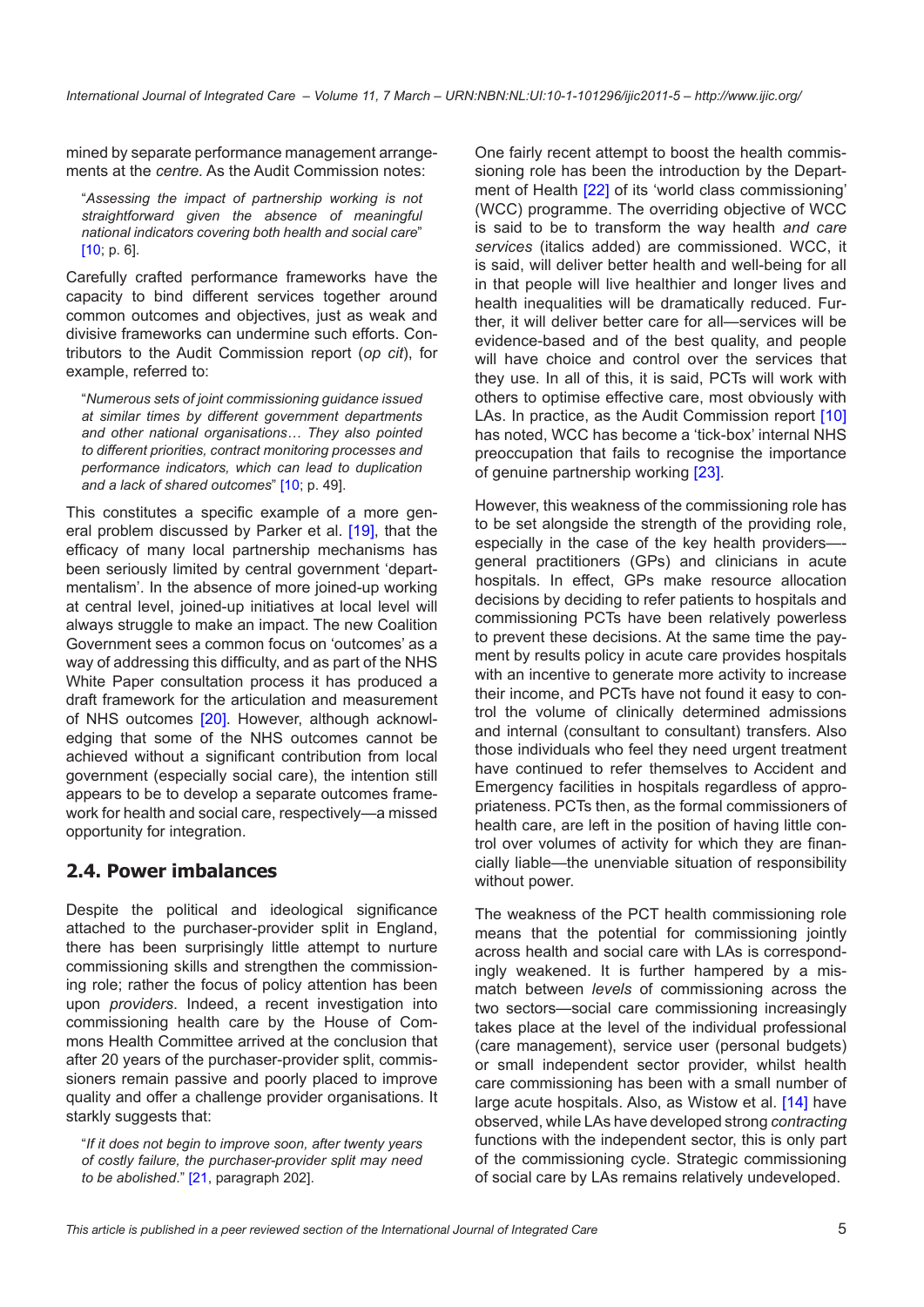The *raison d'etre* behind the proposal in the new NHS White Paper to hand over the bulk of NHS commissioning to GPs is partly based upon the belief that they will be better placed to control what goes on both within general practice and in the acute sector. It is far from clear that this will be an effective strategy. It is equally unclear what the implications of this shift will be for *joint* commissioning between GPs and local government—a partnering arena with no history and no obvious structures or networks.

## **3. Where next for joint commissioning: a new policy paradigm?**

The imperatives identified in [Box 1](#page-7-0) still pertain, therefore (in the absence of even more structural reorganising) the issue is not whether to abandon joint commissioning but rather how to make it work. The answer may lie less in specific programmes and initiatives, and more in rethinking models of policy formulation and implementation. The last decade (and earlier) of policy-making in England has been characterised by a set of assumptions about the virtue of 'topdown' decision-making and policy implementation as a means of policy accomplishment. As Hill and Hupe have noted, even when policy formers are confronted with disappointing results, their standard reaction will be to take additional measures aimed at stricter implementation—"*the outcome of disappointing policy results will be more policy*" [\[24;](#page-7-0) p. 168].

In his seminal formulation of 'perfect policy implementation', Gunn [[25\]](#page-7-0) identifies the following components:

- sufficient time and resources
- no major external constraints
- a small and well-defined chain of command
- a single implementing authority
- clear understanding of the desired outcome
- agreement among all of those involved on aims
- perfect communication

It is clear that these conditions do *not* apply to joint commissioning across the organisational and professional boundaries spanning health and social care. On the contrary, this policy domain involves a differentiated polity characterised by significant areas of autonomy from the centre and operating through policy communities and networks [[26\]](#page-7-0). This suggests the need to think about policy implementation as varying in relation to the character of the policies to be implemented, and to understand joint commissioning as a 'wicked issue' [[27\]](#page-7-0) characterised by problem complexity, lack of consensus and institutional complexity.

Given this conceptualisation of the type of policy, and given the failure of top-down models as described above, how can a different approach to joint commissioning be formulated? The answer may be to focus less upon legislation and organisational structures and restructures, and more upon the relationships between the front-line managers and professionals who (in effect) are taking many of the commissioning decisions anyway—an emphasis upon networks rather than hierarchies, and upon *patterns* or 'pathways' of care rather than *episodes* of care.

The notion of a '*pathway of care'* is not new, especially in clinical circles where it is used to denote taskoriented care plans which detail essential steps in the care of patients with a specific clinical problem, and describe the patient's expected clinical course. These offer a structured means of developing and implementing local protocols of care rooted in evidence-based clinical guidelines, and provide a means of identifying the reasons why care may fall short of adopted standards [\[28\]](#page-7-0). Typically, these pathways are clinical in orientation and restricted to a single treatable condition.

A more ambitious model is that of '*managed clinical networks'*. This model is envisaged as a means of linking health care personnel working across professional and organisational boundaries to deliver care for a specific condition or perhaps for a specific set of services. Such networks have been used to attempt to deliver coordinated care for a wide range of conditions, notably cancer, stroke and diabetes. Compared with care pathways, this model incorporates an appreciation of the need to work across a wider range of boundaries, including non-clinical partners, and may encompass the integration of *services* as well as professionals.

A further step in ambition is that of a '*managed care network*'—a similar arrangement to a managed clinical network but one in which the focal issue is more complex (e.g., independence and wellbeing), and the range of partners commensurately broader. Critically the focus explicitly goes beyond health services and clinical care—a concern with not so much a single condition or even the 'whole patient' but the '*whole person'*. This, in turn, requires an understanding of—and 'networking' across—the '*whole system*' [[29, 30\]](#page-7-0).

Wistow et al. observe [\[14](#page-7-0)] that this process is one of co-design between users, carers and community interests, as well as professional stakeholders, and can provide a framework within which to align:

- prevention, early intervention, care, treatment and enablement
- **personalisation**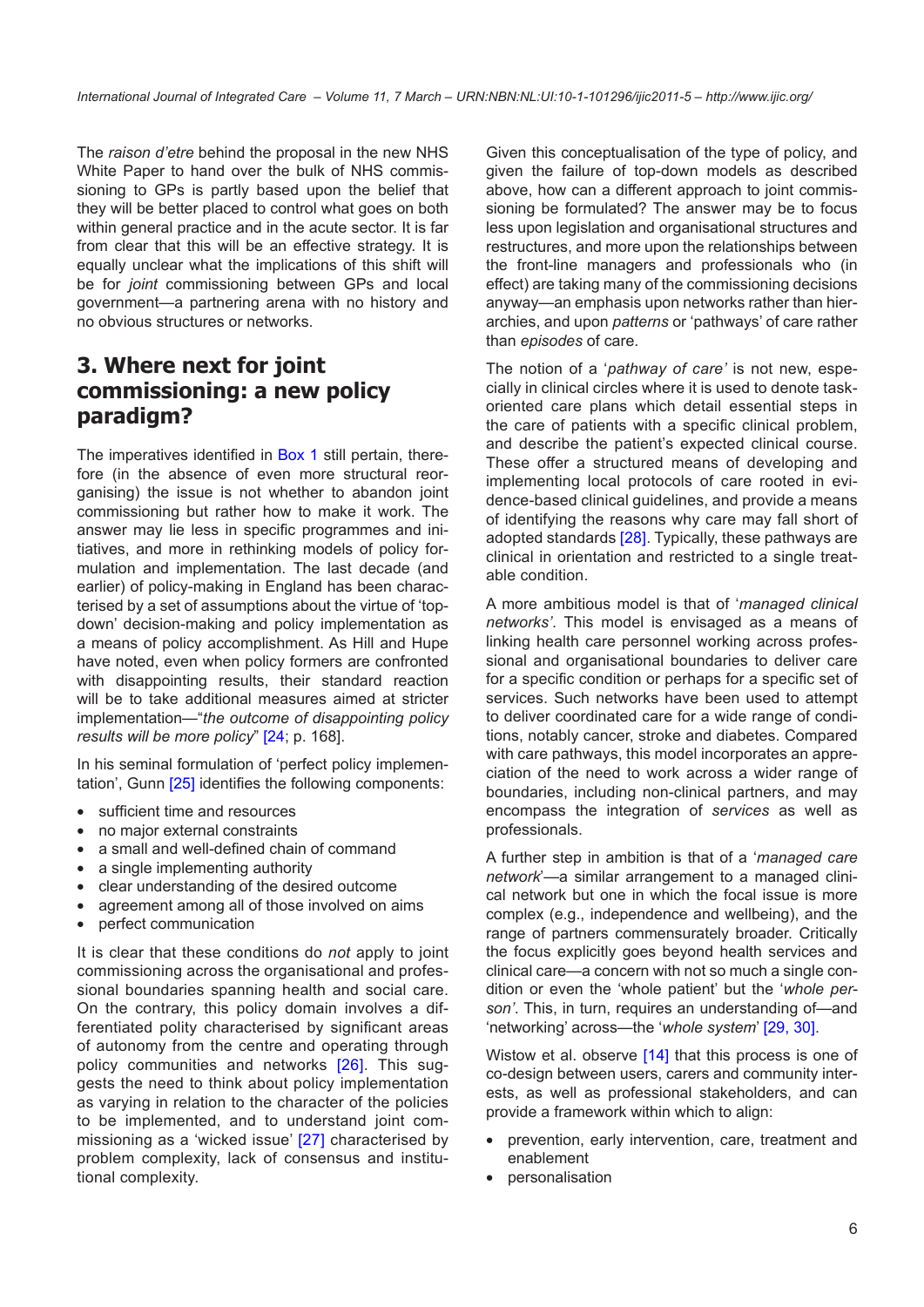- <span id="page-6-0"></span>• public health, primary care, community health and acute services
- social care and wider LA responsibilities for community wellbeing
- local government, the NHS and other sectors.

The specific ways in which such networks might be established and governed would require further exploration, but two broad parameters will need to be established. First an acceptance of some flexibility in how they will work—learning from the limitations of top-down, command and control models. Although the concept should be explicit in mapping out potential routes from 'beginning to end', there will be various 'stopping routes' and choices along the way to reflect differences in needs and preferences [\[31\]](#page-7-0). This flexibility is a corollary of moving away from rational, linear and reductionist thinking towards the management of complex adaptive systems focused upon 'emergent' solutions that seem to work best in the circumstances [\[32](#page-7-0)]—what works is a product of what seems right in a particular place at a particular time.

The second parameter is around accountability. Some management of emergent networks will be essential, but this will need to be on a much less hierarchical basis, with a form of management that is *facilitative* rather than based upon command and control [\[33\]](#page-7-0). Ensuring the accountability of the care networks could be the future role for the local Health and Wellbeing Boards proposed in the new NHS White Paper.

### **4. Conclusion**

This article has explored the joint commissioning of health and social care in England over the past decade. It has noted the contrast between the aspirations that arose in the wake of the purchaser-provider

split across both policy domains, and has contrasted this with the relatively limited achievements. The conclusion to emerge from the analysis is that even in a highly centralised state like the UK (and more specifically England), there are severe limits to what can be achieved through top-down, command and control systems to encourage joint working. In part this is caused by ambiguous and conflicting policy messages, but primarily it is a model that ignores the *de facto* power of front-line professionals, especially clinicians.

It has been argued that a better approach would be to go with the grain of professional discretion, but to do so in a way that structures this role, extends the range of stakeholders to individuals and communities, and develops new forms of accountability. Changing the policy paradigm in this way is hugely challenging and it will be important to remember the conclusion to emerge from Ferlie and Pettigrew's review of network organising—that network building is a long-term, emergent and developmental process which may conflict with a short-term and task-oriented approach to management [[34\]](#page-7-0). But to do nothing would be to fall into trap identified in the well-known aphorism—that those who fail to learn from history are doomed to repeat it.

### **5. Reviewers**

**Jon Glasby**, Prof. Health Services Management Centre, University of Birmingham, Birmingham, UK

**Helmut Hildebrandt**, OptiMedis AG, Germany

**Sheila M. Neysmith**, DSW Associate Dean of Research, Factor Inwentash Faculty of Social Work, Professor and RBC Chair in Applied Social Work Research, University of Toronto, Canada

### **References**

- 1. Glasby J, Dickinson H. Partnership working in health and social care. Bristol: Policy Press; 2008.
- 2. Department of Communities and Local Government. Strong and prosperous communities: The Local Government White Paper. London: The Stationary Office; 2006.
- 3. Department of Health. Our health, our care, our say: A new direction for community services. London: The Stationary Office; 2006.
- 4. Department of Health. Putting people first: A shared vision and commitment to the transformation of adult social care. London: The Stationary Office; 2007.
- 5. Department of Health. An introduction to joint commissioning. London: Department of Health; 1995.
- 6. Her Majesty's Stationery Office and Queen's Printer of Acts of Parliament. Health Act 1999. London: Stationery Office; 1999. [cited 27/01/2011]. Available from: [http://www.legislation.gov.uk/ukpga/1999/8/contents.](http://www.legislation.gov.uk/ukpga/1999/8/contents)
- 7. Her Majesty's Stationery Office and Queen's Printer of Acts of Parliament. National Health Service Act 2006. London: Stationery Office; 2006. [cited 27/01/2011]. Available from: <http://www.legislation.gov.uk/ukpga/2006/41/contents>.
- 8. Department of Health. Commissioning framework for health and wellbeing. London: NHS; 6 March 2007. [cited 20 January 2011]. Available from: [http://www.dh.gov.uk/prod\\_consum\\_dh/groups/dh\\_digitalassets/documents/digitalasset/dh\\_072605.pdf](http://www.dh.gov.uk/prod_consum_dh/groups/dh_digitalassets/documents/digitalasset/dh_072605.pdf).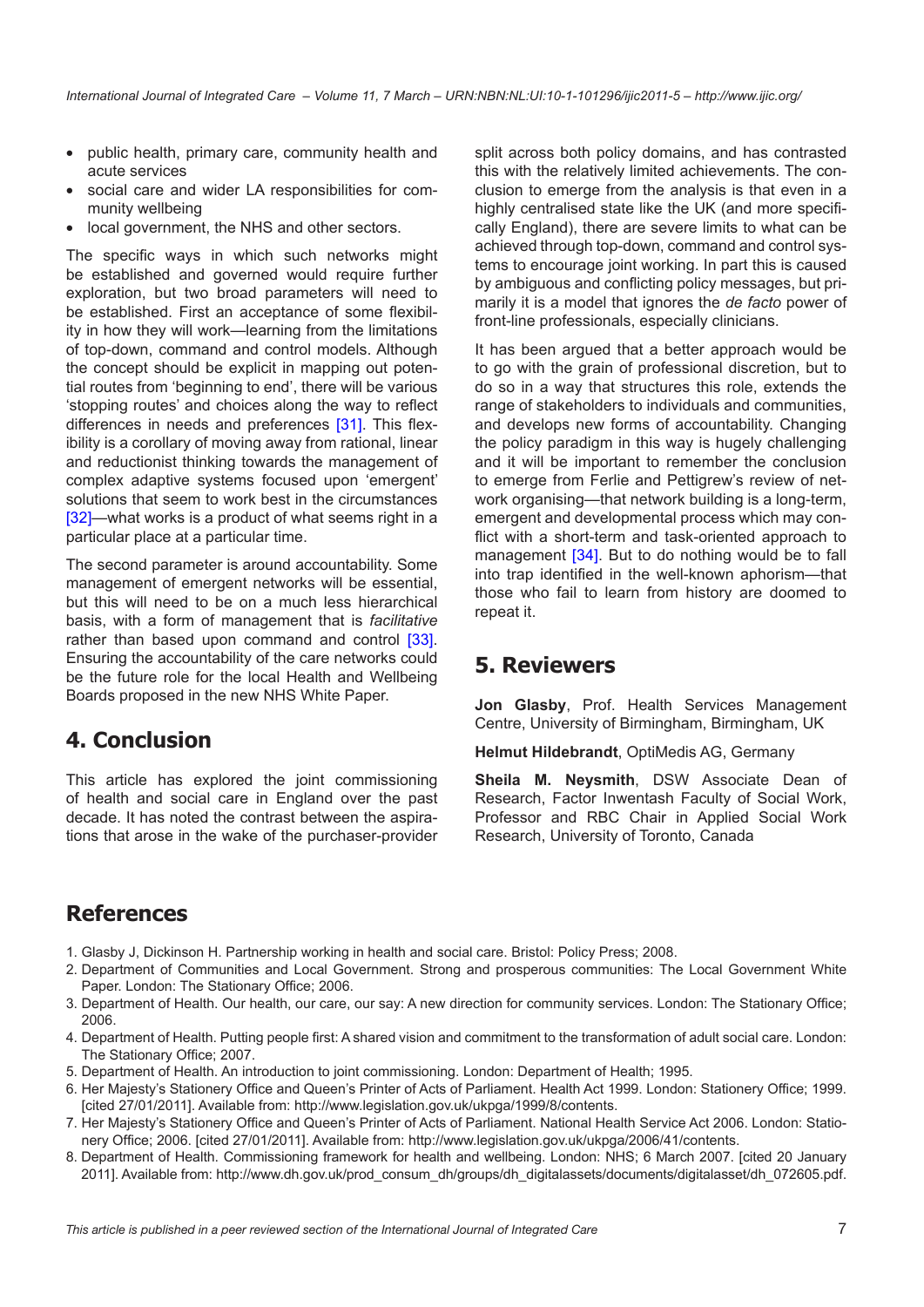- <span id="page-7-0"></span>9. Department of Health. Revision to the operating framework for the NHS in England 2010/11. London: NHS; 21 June 2010. [cited 20/01/2011]. Available from: [http://www.dh.gov.uk/prod\\_consum\\_dh/groups/dh\\_digitalassets/@dh/@en/@ps/docu](mailto:http://www.dh.gov.uk/prod_consum_dh/groups/dh_digitalassets/@dh/@en/@ps/documents/digitalasset/dh_116860.pdf)[ments/digitalasset/dh\\_116860.pdf.](mailto:http://www.dh.gov.uk/prod_consum_dh/groups/dh_digitalassets/@dh/@en/@ps/documents/digitalasset/dh_116860.pdf)
- 10. Audit Commission. Means to an end: Joint financing across health and social care. London: Audit Commission; October 2009. [cited 20/01/2011]. Available from: [http://www.audit-commission.gov.uk/SiteCollectionDocuments/AuditCommission-](http://www.audit-commission.gov.uk/SiteCollectionDocuments/AuditCommissionReports/NationalStudies/91029meanstoanendsummaryrep.pdf)[Reports/NationalStudies/91029meanstoanendsummaryrep.pdf](http://www.audit-commission.gov.uk/SiteCollectionDocuments/AuditCommissionReports/NationalStudies/91029meanstoanendsummaryrep.pdf).
- 11. Hudson B. Integrated commissioning: New contexts, new dilemmas, new solutions? Journal of Integrated Care 2010;18(1):11–9.
- 12. Ramsay A, Fulop N. The evidence base for integrated care. London: Department of Health; 2008.
- 13. Audit Commission. Governing partnerships. London: Audit Commission; 2005. [cited 20/01/2011]. Available from: [http://www.](http://www.audit-commission.gov.uk/nationalstudies/housing/Pages/governingpartnerships_copy.aspx) [audit-commission.gov.uk/nationalstudies/housing/Pages/governingpartnerships\\_copy.aspx](http://www.audit-commission.gov.uk/nationalstudies/housing/Pages/governingpartnerships_copy.aspx).
- 14. Wistow G, Waddington E, Kitt I. Commissioning care closer to home: Final Report. London: Department of Health/Association of Directors of Adult Social Services; 2010.
- 15. Ham C, Deffenbaugh J. Is world class commissioning the answer? Health Service Journal 2008 28 May. [cited 2011 Jan 23]. Available from: [http://www.hsj.co.uk/resource-centre/is-world-class-commissioning-the-answer/1324240.article.](http://www.hsj.co.uk/resource-centre/is-world-class-commissioning-the-answer/1324240.article)
- 16. Department of Health. Equity and excellence: Liberating the NHS. London: NHS; 2010a. [cited 20 Jan 2011]. Available from: [http://www.dh.gov.uk/prod\\_consum\\_dh/groups/dh\\_digitalassets/@dh/@en/@ps/documents/digitalasset/dh\\_117794.pdf](mailto:http://www.dh.gov.uk/prod_consum_dh/groups/dh_digitalassets/@dh/@en/@ps/documents/digitalasset/dh_117794.pdf).
- 17. Edwards N. The Triumph of hope over experience: Lessons from the history of reorganisation. London: NHS Confederation; 2010.
- 18. Peck E, Perri 6. Beyond delivery: Policy implementation as sense-making and settlement. Public Administration 2008;86(2):605–7.
- 19. Parker S, Paun A, McClory J, Blatchford K. Shaping up: A Whitehall for the future? London: Institute for Government; 2010.
- 20. Department of Health. Transparency in outcomes: A framework for the NHS. London: NHS; 2010b.
- 21. House of Commons Health Committee. Commissioning. 4th report Session 2009–10. London; House of Commons; 2010.
- 22. Department of Health. World class commissioning: A vision. London: NHS; 2007b.
- 23. Ham C. World class commissioning: a health policy chimera? Journal of Health Services Research and Policy 2008;13:116– 21.
- 24. Hill M, Hupe P. Implementing public policy. 2nd edition. London: Sage; 2009.
- 25. Gunn L. Why is perfect implementation so difficult? Management Services in Government 1978;33:169–76.
- 26. Rhodes R. The new governance: Governing without government. Political Studies 1996;44:652–7.
- 27. Rittel H, Webber M. Dilemmas in a general theory of planning. Policy Sciences 1973;4:155–69. Amsterdam: Elsevier Scientific Publishing Company, Inc., 1973. [Reprinted in N. Cross editor], Developments in Design Methodology, J. Wiley & Sons, Chichester, 1984, pp. 135–44.
- 28. Campbell H, Hotchkiss R, Bradshaw N, Porteus M. Integrated care pathways. British Medical Journal 1998 Jan 10;316(7125):133.
- 29. Connor M, Kissen G. Tackling whole system change: The Trafford framework for integrated services. Journal of Integrated Care 2010;18(3):4–14.
- 30. Hendry A. Lanarkshire's Managed Care Network: An integrated improvement collaborative. Journal of Integrated Care 2010;18(3):45–51.
- 31. Wistow G. Integrating practice-based and social care commissioning. London: Integrated Care Network; 2008.
- 32. Chapman J. System failure: why governments must learn to think differently. London: Demos; 2004.
- 33. Kickert W, Klijn EK, Koppenjan J, editors. Managing complex networks for the public sector. London: Sage; 1997.
- 34. Ferlie E, Pettigrew A. Managing through networks: some issues and implications for the NHS. British Journal of Management 1996 Mar;7(Special Issue):S81–99.

### **Glossary of terms**

**Primary Care Trusts**: The local organisations currently responsible for commissioning health care. They are held to account at a regional level (by Strategic Health Authorities) and then centrally to the Department of Health.

**Local Authorities**: Democratically elected local bodies responsible for (amongst other things) commissioning social care services.

**Joint Strategic Needs Assessment**: Section 116 of the Local Government and Public Involvement in Health Act 2007 requires PCTs and local authorities to produce a JSNA to describe the future health, care and well-being needs of their local community, and the strategic direction of service delivery to meet those needs.

**Payment by Results**: Payment by Results was announced in 2002 by the Department of Health as a way of reimbursing hospitals in England for the activity they carry out (for example, patient episodes, outpatient attendances and diagnostic tests). It uses a national tariff of fixed prices that reflect national average costs.